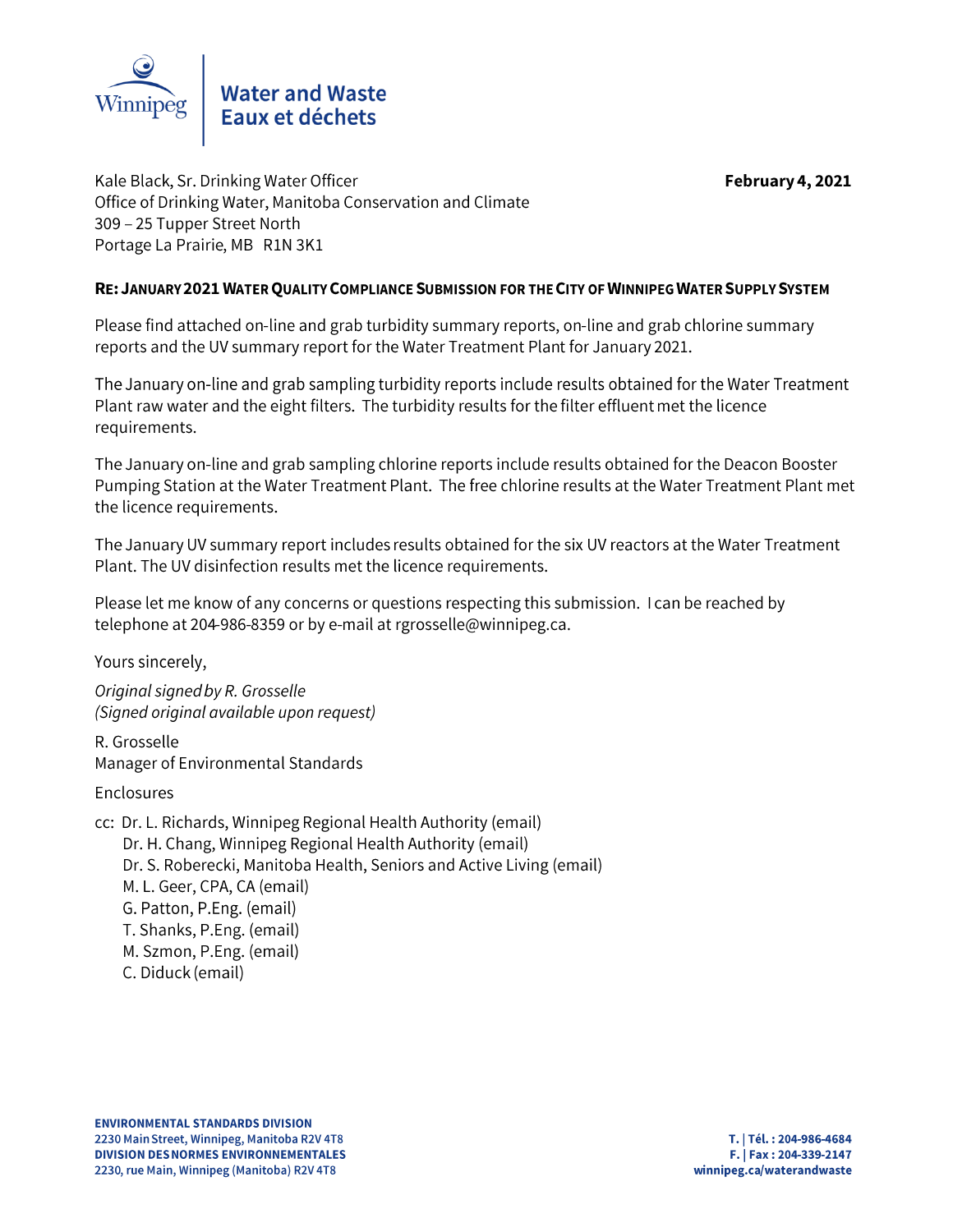

## **CITY OF WINNIPEG**

## WATER AND WASTE DEPARTMENT

WATER SERVICES

## Water System Code: **252.00** Licence Number: **PWS-09-412-01**

## WATER TREATMENT PLANT TURBIDITY ON-LINE MONITORING REPORT

|                                                                                                                                            | January 2021 Turbidity (NTU) |      |                       |           |                       |          |                       |          |                       |           |                       |           |                       |          |                       |      |                       |
|--------------------------------------------------------------------------------------------------------------------------------------------|------------------------------|------|-----------------------|-----------|-----------------------|----------|-----------------------|----------|-----------------------|-----------|-----------------------|-----------|-----------------------|----------|-----------------------|------|-----------------------|
|                                                                                                                                            | Filter #1<br>Raw             |      |                       | Filter #2 |                       | Filter#3 |                       |          | Filter #4             | Filter #5 |                       | Filter #6 |                       |          | Filter #7             |      |                       |
| Date                                                                                                                                       | Avg                          | Avg  | Max                   | Avg       | Max                   | Avg      | Max                   | Avg      | Max                   | Avg       | Max                   | Avg       | Max                   | Avg      | Max                   | Avg  | Max                   |
| 1/01/2021                                                                                                                                  | 0.65                         | 0.01 | 0.03                  | 0.02      | 0.05                  | 0.03     | 0.05                  | 0.04     | 0.06                  | 0.04      | 0.08                  | 0.06      | 0.10                  | 0.02     | 0.04                  | 0.04 | 0.06                  |
| 2/01/2021                                                                                                                                  | 0.62                         | 0.02 | 0.04                  | 0.02      | 0.05                  | 0.02     | 0.06                  | 0.04     | 0.10                  | 0.06      | 0.08                  | 0.06      | 0.10                  | 0.02     | 0.05                  | 0.04 | 0.07                  |
| 3/01/2021                                                                                                                                  | 0.60                         | 0.02 | 0.04                  | 0.03      | 0.06                  | 0.03     | 0.05                  | 0.03     | 0.07                  | 0.05      | 0.08                  | 0.07      | 0.11                  | 0.02     | 0.06                  | 0.04 | 0.08                  |
| 4/01/2021                                                                                                                                  | 0.58                         | 0.01 | 0.04                  | 0.02      | 0.05                  | 0.03     | 0.06                  | 0.04     | 0.20                  | 0.05      | 0.09                  | 0.06      | 0.10                  | 0.02     | 0.04                  | 0.04 | 0.06                  |
| 5/01/2021                                                                                                                                  | 0.57                         | 0.02 | 0.04                  | 0.02      | 0.04                  | 0.03     | 0.05                  | 0.04     | 0.07                  | 0.06      | 0.07                  | 0.05      | 0.09                  | 0.02     | 0.05                  | 0.04 | 0.08                  |
| 6/01/2021                                                                                                                                  | 0.58                         | 0.02 | 0.05                  | 0.03      | 0.05                  | 0.03     | 0.04                  | 0.04     | 0.08                  | 0.05      | 0.08                  | 0.07      | 0.09                  | 0.02     | 0.05                  | 0.04 | 0.08                  |
| 7/01/2021                                                                                                                                  | 0.58                         | 0.02 | 0.04                  | 0.03      | 0.05                  | 0.03     | 0.06                  | 0.04     | 0.05                  | 0.05      | 0.09                  | 0.06      | 0.10                  | 0.02     | 0.04                  | 0.04 | 0.08                  |
| 8/01/2021                                                                                                                                  | 0.59                         | 0.02 | 0.03                  | 0.02      | 0.05                  | 0.03     | 0.05                  | 0.04     | 0.09                  | 0.05      | 0.08                  | 0.06      | 0.11                  | 0.02     | 0.05                  | 0.05 | 0.07                  |
| 9/01/2021                                                                                                                                  | 0.57                         | 0.02 | 0.04                  | 0.02      | 0.04                  | 0.02     | 0.05                  | 0.04     | 0.11                  | 0.06      | 0.08                  | 0.06      | 0.09                  | 0.02     | 0.05                  | 0.04 | 0.07                  |
| 10/01/2021                                                                                                                                 | 0.55                         | 0.02 | 0.05                  | 0.03      | 0.05                  | 0.03     | 0.05                  | 0.04     | 0.07                  | 0.06      | 0.09                  | 0.07      | 0.10                  | 0.02     | 0.03                  | 0.04 | 0.08                  |
| 11/01/2021                                                                                                                                 | 0.56                         | 0.04 | 0.18                  | 0.05      | 0.17                  | 0.05     | 0.23                  | 0.05     | 0.18                  | 0.08      | 0.20                  | 0.07      | 0.15                  | 0.06     | 0.23                  | 0.07 | 0.23                  |
| 12/01/2021                                                                                                                                 | 0.55                         | 0.03 | 0.05                  | 0.03      | 0.07                  | 0.03     | 0.07                  | 0.04     | 0.08                  | 0.07      | 0.08                  | 0.07      | 0.12                  | 0.03     | 0.06                  | 0.05 | 0.10                  |
| 13/01/2021                                                                                                                                 | 0.55                         | 0.03 | 0.07                  | 0.03      | 0.05                  | 0.03     | 0.07                  | 0.03     | 0.15                  | 0.07      | 0.11                  | 0.08      | 0.09                  | 0.03     | 0.06                  | 0.05 | 0.11                  |
| 14/01/2021                                                                                                                                 | 0.68                         | 0.02 | 0.07                  | 0.02      | 0.08                  | 0.03     | 0.06                  | 0.03     | 0.07                  | 0.04      | 0.12                  | 0.06      | 0.20                  | 0.02     | 0.11                  | 0.04 | 0.14                  |
| 15/01/2021                                                                                                                                 | 0.54                         | 0.04 | 0.06                  | 0.03      | 0.05                  | 0.03     | 0.08                  | 0.04     | 0.08                  | 0.08      | 0.10                  | 0.07      | 0.14                  | 0.03     | 0.07                  | 0.05 | 0.09                  |
| 16/01/2021                                                                                                                                 | 0.53                         | 0.03 | 0.07                  | 0.04      | 0.07                  | 0.04     | 0.05                  | 0.04     | 0.11                  | 0.08      | 0.13                  | 0.10      | 0.12                  | 0.03     | 0.05                  | 0.05 | 0.11                  |
| 17/01/2021                                                                                                                                 | 0.53                         | 0.03 | 0.04                  | 0.03      | 0.07                  | 0.04     | 0.07                  | 0.04     | 0.06                  | 0.08      | 0.14                  | 0.09      | 0.15                  | 0.04     | 0.08                  | 0.06 | 0.08                  |
| 18/01/2021                                                                                                                                 | 0.51                         | 0.04 | 0.07                  | 0.03      | 0.04                  | 0.03     | 0.07                  | 0.04     | 0.09                  | 0.10      | 0.12                  | 0.10      | 0.17                  | 0.03     | 0.08                  | 0.05 | 0.11                  |
| 19/01/2021                                                                                                                                 | 0.51                         | 0.03 | 0.08                  | 0.04      | 0.08                  | 0.04     | 0.05                  | 0.04     | 0.08                  | 0.09      | 0.15                  | 0.12      | 0.14                  | 0.03     | 0.05                  | 0.05 | 0.10                  |
| 20/01/2021                                                                                                                                 | 0.50                         | 0.03 | 0.06                  | 0.04      | 0.09                  | 0.04     | 0.07                  | 0.04     | 0.06                  | 0.06      | 0.11                  | 0.07      | 0.13                  | 0.04     | 0.07                  | 0.06 | 0.08                  |
| 21/01/2021                                                                                                                                 | 0.51                         | 0.04 | 0.10                  | 0.02      | 0.06                  | 0.01     | 0.04                  | 0.05     | 0.11                  | 0.04      | 0.09                  | 0.04      | 0.09                  | 0.03     | 0.13                  | 0.06 | 0.15                  |
| 22/01/2021                                                                                                                                 | 0.50                         | 0.05 | 0.10                  | 0.03      | 0.06                  | 0.00     | 0.01                  | 0.05     | 0.09                  | 0.04      | 0.08                  | 0.04      | 0.07                  | 0.03     | 0.06                  | 0.06 | 0.10                  |
| 23/01/2021                                                                                                                                 | 0.50                         | 0.05 | 0.09                  | 0.02      | 0.06                  | 0.00     | 0.01                  | 0.05     | 0.09                  | 0.04      | 0.07                  | 0.04      | 0.08                  | 0.03     | 0.05                  | 0.07 | 0.08                  |
| 24/01/2021                                                                                                                                 | 0.49                         | 0.06 | 0.07                  | 0.03      | 0.07                  | 0.01     | 0.05                  | 0.05     | 0.09                  | 0.04      | 0.05                  | 0.04      | 0.08                  | 0.03     | 0.06                  | 0.06 | 0.10                  |
| 25/01/2021                                                                                                                                 | 0.49                         | 0.05 | 0.10                  | 0.04      | 0.05                  | 0.01     | 0.03                  | 0.03     | 0.06                  | 0.05      | 0.08                  | 0.04      | 0.05                  | 0.03     | 0.06                  | 0.06 | 0.10                  |
| 26/01/2021                                                                                                                                 | 0.49                         | 0.06 | 0.12                  | 0.04      | 0.10                  | 0.02     | 0.05                  | 0.03     | 0.07                  | 0.05      | 0.09                  | 0.05      | 0.08                  | 0.04     | 0.06                  | 0.06 | 0.09                  |
| 27/01/2021                                                                                                                                 | 0.48                         | 0.07 | 0.08                  | 0.03      | 0.07                  | 0.02     | 0.05                  | 0.04     | 0.08                  | 0.05      | 0.09                  | 0.04      | 0.09                  | 0.03     | 0.07                  | 0.07 | 0.11                  |
| 28/01/2021                                                                                                                                 | 0.73                         | 0.05 | 0.14                  | 0.03      | 0.10                  | 0.01     | 0.07                  | 0.03     | 0.13                  | 0.04      | 0.11                  | 0.04      | 0.11                  | 0.03     | 0.08                  | 0.05 | 0.11                  |
| 29/01/2021                                                                                                                                 | 0.46                         | 0.06 | 0.11                  | 0.04      | 0.08                  | 0.02     | 0.06                  | 0.03     | 0.07                  | 0.04      | 0.08                  | 0.04      | 0.08                  | 0.04     | 0.05                  | 0.06 | 0.09                  |
| 30/01/2021                                                                                                                                 | 0.47                         | 0.06 | 0.08                  | 0.03      | 0.07                  | 0.02     | 0.05                  | 0.04     | 0.06                  | 0.04      | 0.07                  | 0.04      | 0.08                  | 0.03     | 0.06                  | 0.07 | 0.11                  |
| 31/01/2021                                                                                                                                 | 0.48                         | 0.06 | 0.10                  | 0.03      | 0.04                  | 0.02     | 0.05                  | 0.03     | 0.07                  | 0.04      | 0.06                  | 0.04      | 0.09                  | 0.03     | 0.08                  | 0.07 | 0.11                  |
| Total Number of Measurements Taken, A:<br>Turbidity Standard for Monitoring Location (NTU):<br>Number of Measurements Meeting Standard, B: |                              |      | 13058<br>0.3<br>13058 |           | 13231<br>0.3<br>13231 |          | 12008<br>0.3<br>12008 |          | 13843<br>0.3<br>13843 |           | 15357<br>0.3<br>15357 |           | 15480<br>0.3<br>15480 |          | 15276<br>0.3<br>15276 |      | 16990<br>0.3<br>16990 |
| Compliance with Turbidity Standard, C = B/A X 100%:                                                                                        | 100.000%                     |      |                       | 100.000%  |                       | 100.000% |                       | 100.000% |                       | 100.000%  |                       | 100.000%  |                       | 100.000% | 100.000%              |      |                       |

File Path: N:\Water Treatment Branch\Administration\Reports\Regulatory Submissions\Turbidity\2021\01-January

**Submitted By (Print):** D.Merredew

Signature: Original signed by D.Merredew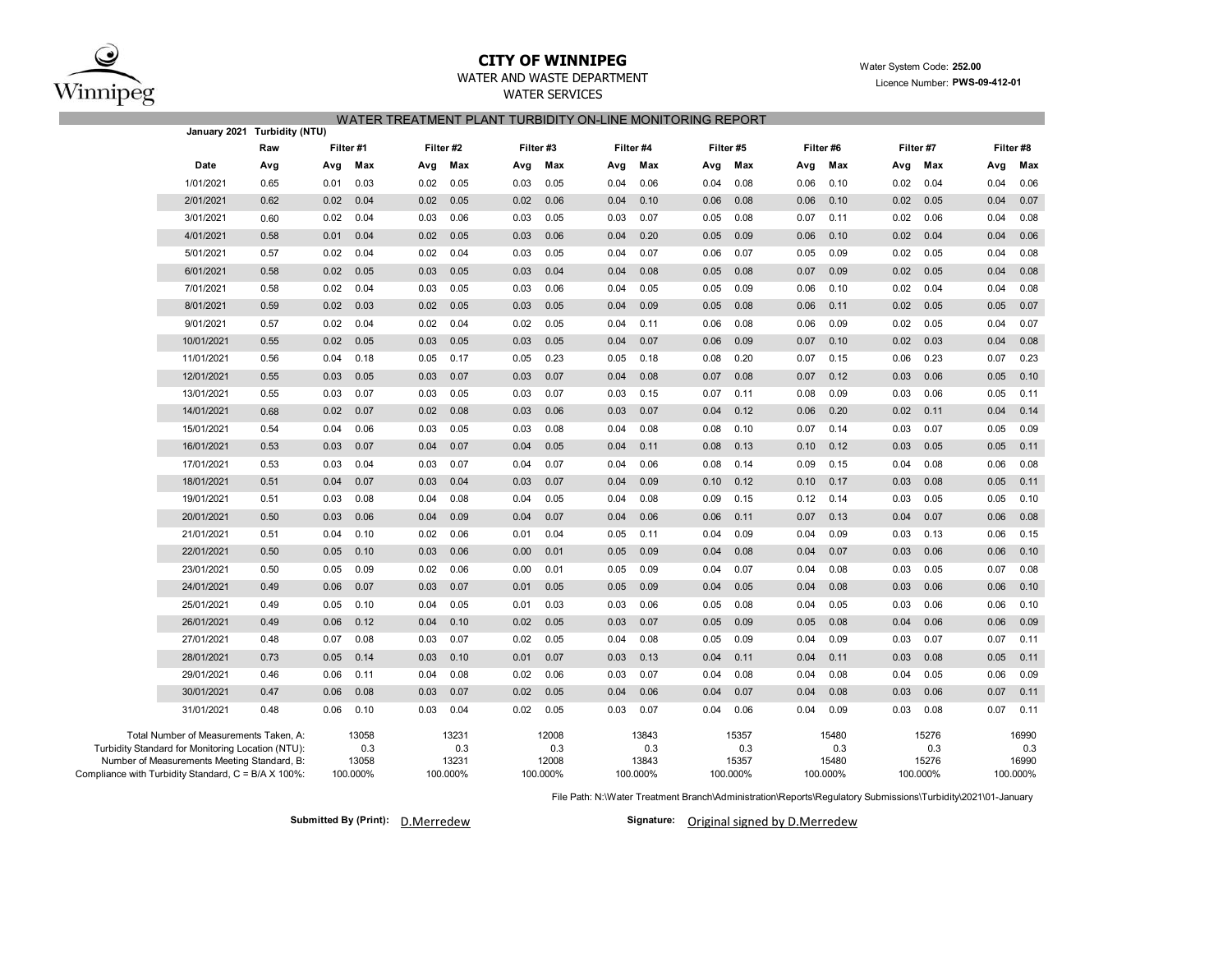

#### CITY OF WINNIPEG WATER AND WASTE DEPARTMENTENVIRONMENTAL STANDARDS DIVISION

#### **WATER TREATMENT PLANT TURBIDITY GRAB MONITORING REPORT**

| Water System Code: 252.00                                |           |                  |           |                     |           |                     |           |                 |           |                        |           |           |           |           |                 |           |                 |           |
|----------------------------------------------------------|-----------|------------------|-----------|---------------------|-----------|---------------------|-----------|-----------------|-----------|------------------------|-----------|-----------|-----------|-----------|-----------------|-----------|-----------------|-----------|
| Licence No. PWS-09-412-01                                |           |                  |           |                     |           |                     |           |                 |           | <b>Turbidity (NTU)</b> |           |           |           |           |                 |           |                 |           |
|                                                          |           | <b>Raw Water</b> |           | Filter <sub>1</sub> |           | Filter <sub>2</sub> |           | <b>Filter 3</b> |           | <b>Filter 4</b>        |           | Filter 5  |           | Filter 6  | <b>Filter 7</b> |           | <b>Filter 8</b> |           |
| Date                                                     | Grab      | Analyser         | Grab      | Analyser            | Grab      | Analyser            | Grab      | Analyser        | Grab      | Analyser               | Grab      | Analyser  | Grab      | Analyser  | Grab            | Analyser  | Grab            | Analyser  |
| 01-Jan-2021                                              | <b>NS</b> | <b>NS</b>        | <b>NS</b> | <b>NS</b>           | <b>NS</b> | <b>NS</b>           | <b>NS</b> | <b>NS</b>       | <b>NS</b> | <b>NS</b>              | <b>NS</b> | <b>NS</b> | <b>NS</b> | <b>NS</b> | <b>NS</b>       | <b>NS</b> | <b>NS</b>       | <b>NS</b> |
| 02-Jan-2021                                              | <b>NS</b> | <b>NS</b>        | <b>NS</b> | <b>NS</b>           | <b>NS</b> | <b>NS</b>           | <b>NS</b> | <b>NS</b>       | <b>NS</b> | <b>NS</b>              | <b>NS</b> | <b>NS</b> | <b>NS</b> | <b>NS</b> | <b>NS</b>       | <b>NS</b> | <b>NS</b>       | <b>NS</b> |
| 03-Jan-2021                                              | <b>NS</b> | <b>NS</b>        | <b>NS</b> | <b>NS</b>           | <b>NS</b> | <b>NS</b>           | <b>NS</b> | <b>NS</b>       | <b>NS</b> | <b>NS</b>              | <b>NS</b> | <b>NS</b> | <b>NS</b> | <b>NS</b> | <b>NS</b>       | <b>NS</b> | <b>NS</b>       | <b>NS</b> |
| 04-Jan-2021                                              | 0.59      | 0.57             | 0.06      | 0.02                | 0.06      | 0.02                | 0.07      | 0.04            | 0.06      | 0.04                   | 0.06      | 0.06      | <b>OL</b> | OL        | 0.07            | 0.02      | 0.07            | 0.04      |
| 05-Jan-2021                                              | 0.57      | 0.56             | 0.06      | 0.03                | 0.06      | 0.03                | 0.05      | 0.04            | 0.07      | 0.06                   | 0.07      | 0.07      | 0.07      | 0.07      | 0.08            | 0.02      | 0.08            | 0.05      |
| 06-Jan-2021                                              | 0.59      | 0.57             | 0.07      | 0.02                | 0.07      | 0.04                | 0.06      | 0.04            | 0.05      | 0.04                   | 0.08      | 0.07      | 0.08      | 0.08      | 0.07            | 0.02      | 0.07            | 0.03      |
| 07-Jan-2021                                              | 0.55      | 0.59             | 0.06      | 0.02                | OL        | <b>OL</b>           | 0.07      | 0.04            | 0.06      | 0.05                   | 0.06      | 0.07      | 0.10      | 0.10      | 0.08            | 0.02      | 0.07            | 0.04      |
| 08-Jan-2021                                              | 0.58      | 0.56             | 0.06      | 0.02                | 0.06      | 0.03                | OL        | OL              | 0.06      | 0.05                   | 0.06      | 0.07      | 0.07      | 0.08      | 0.09            | 0.03      | 0.07            | 0.05      |
| 09-Jan-2021                                              | <b>NS</b> | <b>NS</b>        | <b>NS</b> | <b>NS</b>           | <b>NS</b> | <b>NS</b>           | <b>NS</b> | <b>NS</b>       | <b>NS</b> | <b>NS</b>              | <b>NS</b> | <b>NS</b> | <b>NS</b> | <b>NS</b> | <b>NS</b>       | <b>NS</b> | <b>NS</b>       | <b>NS</b> |
| 10-Jan-2021                                              | <b>NS</b> | <b>NS</b>        | <b>NS</b> | <b>NS</b>           | <b>NS</b> | <b>NS</b>           | <b>NS</b> | <b>NS</b>       | <b>NS</b> | <b>NS</b>              | <b>NS</b> | <b>NS</b> | <b>NS</b> | <b>NS</b> | <b>NS</b>       | <b>NS</b> | <b>NS</b>       | <b>NS</b> |
| 11-Jan-2021                                              | 0.60      | 0.63             | 0.08      | 0.03                | 0.08      | 0.04                | 0.10      | 0.06            | 0.07      | 0.05                   | 0.08      | 0.08      | 0.14      | 0.13      | 0.10            | 0.04      | 0.09            | 0.06      |
| 12-Jan-2021                                              | 0.53      | 0.51             | 0.08      | 0.04                | 0.07      | 0.04                | 0.06      | 0.03            | 0.07      | 0.06                   | 0.08      | 0.08      | 0.09      | 0.09      | OL              | OL        | 0.10            | 0.06      |
| 13-Jan-2021                                              | 0.57      | 0.56             | 0.08      | 0.04                | 0.07      | 0.04                | 0.07      | 0.04            | 0.07      | 0.05                   | 0.09      | 0.08      | 0.08      | 0.08      | 0.07            | 0.02      | 0.07            | 0.04      |
| 14-Jan-2021                                              | 0.54      | 0.52             | 0.07      | 0.04                | <b>OL</b> | <b>OL</b>           | 0.08      | 0.04            | 0.06      | 0.05                   | 0.07      | 0.08      | 0.10      | 0.10      | 0.08            | 0.02      | 0.08            | 0.04      |
| 15-Jan-2021                                              | 0.54      | 0.54             | 0.08      | 0.04                | 0.08      | 0.04                | 0.06      | 0.04            | 0.08      | 0.06                   | 0.08      | 0.09      | 0.08      | 0.09      | 0.08            | 0.02      | OL              | OL        |
| 16-Jan-2021                                              | <b>NS</b> | <b>NS</b>        | <b>NS</b> | <b>NS</b>           | <b>NS</b> | <b>NS</b>           | <b>NS</b> | <b>NS</b>       | <b>NS</b> | <b>NS</b>              | <b>NS</b> | <b>NS</b> | <b>NS</b> | <b>NS</b> | <b>NS</b>       | <b>NS</b> | <b>NS</b>       | <b>NS</b> |
| 17-Jan-2021                                              | <b>NS</b> | <b>NS</b>        | <b>NS</b> | <b>NS</b>           | <b>NS</b> | <b>NS</b>           | <b>NS</b> | <b>NS</b>       | <b>NS</b> | <b>NS</b>              | <b>NS</b> | <b>NS</b> | <b>NS</b> | <b>NS</b> | <b>NS</b>       | <b>NS</b> | <b>NS</b>       | <b>NS</b> |
| 18-Jan-2021                                              | 0.53      | 0.49             | 0.08      | 0.05                | 0.08      | 0.05                | 0.07      | 0.04            | 0.09      | 0.06                   | 0.09      | 0.11      | 0.11      | 0.12      | 0.09            | 0.03      | 0.09            | 0.06      |
| 19-Jan-2021                                              | 0.50      | 0.50             | 0.10      | 0.06                | 0.08      | 0.04                | 0.07      | 0.04            | 0.07      | 0.04                   | 0.10      | 0.13      | 0.10      | 0.13      | 0.09            | 0.03      | 0.08            | 0.05      |
| 20-Jan-2021                                              | 0.52      | 0.49             | 0.09      | 0.05                | 0.09      | 0.05                | 0.10      | 0.06            | 0.08      | 0.06                   | 0.09      | 0.05      | 0.09      | 0.06      | 0.12            | 0.05      | 0.11            | 0.07      |
| 21-Jan-2021                                              | 0.50      | 0.49             | 0.07      | 0.04                | 0.07      | 0.03                | 0.06      | 0.03            | 0.07      | 0.05                   | 0.07      | 0.05      | 0.08      | 0.05      | OL              | OL        | 0.10            | 0.06      |
| 22-Jan-2021                                              | 0.51      | 0.50             | 0.12      | 0.09                | 0.09      | 0.03                | 0.08      | < 0.02          | OL        | OL                     | 0.09      | 0.05      | 0.08      | 0.05      | 0.07            | 0.02      | 0.07            | 0.05      |
| 23-Jan-2021                                              | <b>NS</b> | <b>NS</b>        | <b>NS</b> | <b>NS</b>           | <b>NS</b> | <b>NS</b>           | <b>NS</b> | <b>NS</b>       | <b>NS</b> | <b>NS</b>              | <b>NS</b> | <b>NS</b> | <b>NS</b> | <b>NS</b> | <b>NS</b>       | <b>NS</b> | <b>NS</b>       | <b>NS</b> |
| 24-Jan-2021                                              | <b>NS</b> | <b>NS</b>        | <b>NS</b> | <b>NS</b>           | <b>NS</b> | <b>NS</b>           | <b>NS</b> | <b>NS</b>       | <b>NS</b> | <b>NS</b>              | NS.       | <b>NS</b> | <b>NS</b> | <b>NS</b> | <b>NS</b>       | <b>NS</b> | <b>NS</b>       | <b>NS</b> |
| 25-Jan-2021                                              | 0.49      | 0.49             | 0.09      | 0.09                | 0.08      | 0.04                | 0.07      | 0.02            | 0.07      | 0.04                   | 0.08      | 0.07      | 0.08      | 0.05      | 0.08            | 0.02      | 0.08            | 0.06      |
| 26-Jan-2021                                              | 0.48      | 0.47             | 0.08      | 0.07                | 0.10      | 0.06                | 0.08      | 0.03            | 0.07      | 0.04                   | 0.07      | 0.06      | 0.10      | 0.07      | 0.08            | 0.03      | 0.08            | 0.06      |
| 27-Jan-2021                                              | 0.47      | 0.47             | 0.09      | 0.08                | 0.08      | 0.04                | 0.08      | 0.03            | 0.07      | 0.04                   | 0.08      | 0.07      | 0.08      | 0.05      | 0.10            | 0.04      | 0.09            | 0.07      |
| 28-Jan-2021                                              | 0.46      | 0.45             | 0.11      | 0.09                | 0.09      | 0.05                | 0.08      | 0.02            | OL        | OL                     | 0.09      | 0.05      | 0.09      | 0.07      | 0.08            | 0.03      | 0.07            | 0.06      |
| 29-Jan-2021                                              | 0.52      | 0.45             | 0.09      | 0.06                | <b>OL</b> | OL                  | 0.10      | 0.03            | 0.07      | 0.04                   | 0.08      | 0.05      | 0.11      | 0.07      | 0.09            | 0.03      | 0.09            | 0.06      |
| 30-Jan-2021                                              | <b>NS</b> | <b>NS</b>        | <b>NS</b> | <b>NS</b>           | <b>NS</b> | <b>NS</b>           | <b>NS</b> | <b>NS</b>       | <b>NS</b> | <b>NS</b>              | <b>NS</b> | <b>NS</b> | <b>NS</b> | <b>NS</b> | <b>NS</b>       | <b>NS</b> | <b>NS</b>       | <b>NS</b> |
| 31-Jan-2021                                              | <b>NS</b> | <b>NS</b>        | <b>NS</b> | <b>NS</b>           | <b>NS</b> | <b>NS</b>           | <b>NS</b> | <b>NS</b>       | <b>NS</b> | <b>NS</b>              | <b>NS</b> | <b>NS</b> | <b>NS</b> | <b>NS</b> | <b>NS</b>       | <b>NS</b> | <b>NS</b>       | <b>NS</b> |
| Total number of measurements taken, A:                   |           |                  | 20        |                     | 17        |                     | 19        |                 | 18        |                        | 20        |           | 19        |           | 18              |           | 19              |           |
| <b>Turbidity Standard for Monitoring Location (NTU):</b> |           |                  | 0.30      |                     | 0.30      |                     | 0.30      |                 | 0.30      |                        | 0.30      |           | 0.30      |           | 0.30            |           | 0.30            |           |
| Number of measurements meeting standard, B:              |           |                  | 20        |                     | 17        |                     | 19        |                 | 18        |                        | 20        |           | 19        |           | 18              |           | 19              |           |
| Compliance with Turbidity Standard, C= B/A X 100%:       |           |                  | 100%      |                     | 100%      |                     | 100%      |                 | 100%      |                        | 100%      |           | 100%      |           | 100%            |           | 100%            |           |

NS: No Sample NA: Not Analyzed OL: Off-Line NR: No Result IM: Instrument Maintenance

**Comments:**

 **Report Compiled By: H. Demchenko**

> **Authorized By: B. Bradford**

**4-Feb-20**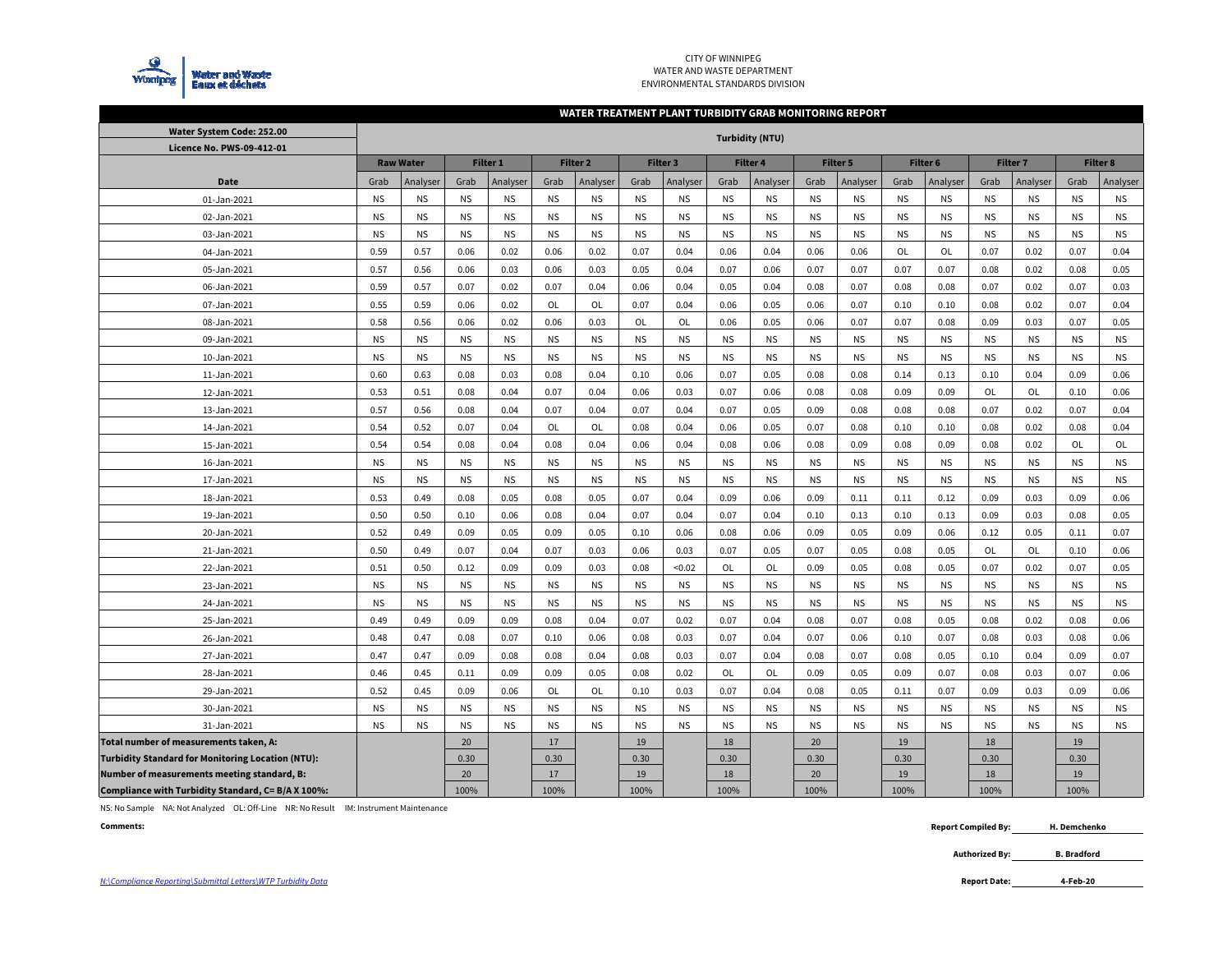

**City Of Winnipeg**

Water and Waste Department Water Services

# WATER TREATMENT PLANT FREE CHLORINE ON-LINE MONITORING REPORT

Deacon Booster Pumping Station

| Water System Code      |
|------------------------|
| Licence Number:        |
| <b>Report Created:</b> |

 $\frac{1}{252.00}$ Licence Number: **PWS-09-412-01**

01 February 2021 **Report Period: January 2021** 

|                                             | <b>BRANCH1</b><br>[mg/L] |         | <b>BRANCH2</b><br>[mg/L] |         |  |  |  |  |  |
|---------------------------------------------|--------------------------|---------|--------------------------|---------|--|--|--|--|--|
| Date                                        | Average                  | Minimum | Average                  | Minimum |  |  |  |  |  |
| 01/01/2021                                  | 1.11                     | 1.06    | 1.14                     | 1.06    |  |  |  |  |  |
| 02/01/2021                                  | 1.14                     | 0.83    | 1.14                     | 0.68    |  |  |  |  |  |
| 03/01/2021                                  | 1.27                     | 1.15    | 1.21                     | 1.03    |  |  |  |  |  |
| 04/01/2021                                  | 1.20                     | 1.07    | 1.20                     | 1.08    |  |  |  |  |  |
| 05/01/2021                                  | 1.19                     | 1.03    | 1.24                     | 1.06    |  |  |  |  |  |
| 06/01/2021                                  | 1.18                     | 1.08    | 1.19                     | 1.09    |  |  |  |  |  |
| 07/01/2021                                  | 1.16                     | 1.06    | 1.21                     | 1.10    |  |  |  |  |  |
| 08/01/2021                                  | 1.21                     | 1.11    | 1.27                     | 1.13    |  |  |  |  |  |
| 09/01/2021                                  | 1.28                     | 1.20    | 1.31                     | 1.20    |  |  |  |  |  |
| 10/01/2021                                  | 1.37                     | 1.22    | 1.36                     | 1.27    |  |  |  |  |  |
| 11/01/2021                                  | 1.24                     | 0.79    | 1.25                     | 0.74    |  |  |  |  |  |
| 12/01/2021                                  | 1.23                     | 1.15    | 1.27                     | 1.15    |  |  |  |  |  |
| 13/01/2021                                  | 1.21                     | 1.10    | 1.30                     | 1.22    |  |  |  |  |  |
| 14/01/2021                                  | 1.55                     | 1.13    | 1.64                     | 0.84    |  |  |  |  |  |
| 15/01/2021                                  | 1.22                     | 1.09    | 1.29                     | 1.18    |  |  |  |  |  |
| 16/01/2021                                  | 1.17                     | 1.05    | 1.17                     | 1.05    |  |  |  |  |  |
| 17/01/2021                                  | 1.13                     | 1.06    | 1.08                     | 1.00    |  |  |  |  |  |
| 18/01/2021                                  | 1.13                     | 1.01    | 1.08                     | 0.97    |  |  |  |  |  |
| 19/01/2021                                  | 1.23                     | 1.14    | 1.17                     | 1.09    |  |  |  |  |  |
| 20/01/2021                                  | 1.22                     | 1.11    | 1.17                     | 1.07    |  |  |  |  |  |
| 21/01/2021                                  | 1.27                     | 1.12    | 1.26                     | 1.12    |  |  |  |  |  |
| 22/01/2021                                  | 1.20                     | 1.13    | 1.20                     | 1.12    |  |  |  |  |  |
| 23/01/2021                                  | 1.16                     | 1.08    | 1.18                     | 1.11    |  |  |  |  |  |
| 24/01/2021                                  | 1.12                     | 1.05    | 1.11                     | 1.04    |  |  |  |  |  |
| 25/01/2021                                  | 1.15                     | 1.06    | 1.10                     | 1.03    |  |  |  |  |  |
| 26/01/2021                                  | 1.19                     | 1.12    | 1.19                     | 1.07    |  |  |  |  |  |
| 27/01/2021                                  | 1.18                     | 1.06    | 1.19                     | 1.09    |  |  |  |  |  |
| 28/01/2021                                  | 1.04                     | 0.62    | 1.07                     | 0.76    |  |  |  |  |  |
| 29/01/2021                                  | 1.16                     | 0.99    | 1.23                     | 1.08    |  |  |  |  |  |
| 30/01/2021                                  | 1.21                     | 1.07    | 1.23                     | 1.09    |  |  |  |  |  |
| 31/01/2021                                  | 1.52                     | 1.18    | 1.53                     | 1.17    |  |  |  |  |  |
|                                             |                          |         |                          |         |  |  |  |  |  |
| Total Number of Measurements, A:            |                          | 21347   |                          | 21342   |  |  |  |  |  |
| Minimum Free Chlorine Standard:             |                          | 0.5     |                          | 0.5     |  |  |  |  |  |
| Number of Measurements Meeting Standard, B: |                          | 21347   |                          | 21342   |  |  |  |  |  |
| COMPLIANCE, $C = B/A \times 100\%$ :        |                          | 100.00  | 100.00                   |         |  |  |  |  |  |

File Path: N:\Water Treatment Branch\Administration\Reports\Regulatory Submissions\Chlorine\2021\01-January

Submitted By (Print): D.Merredew

Signature: Original signed by D.Merredew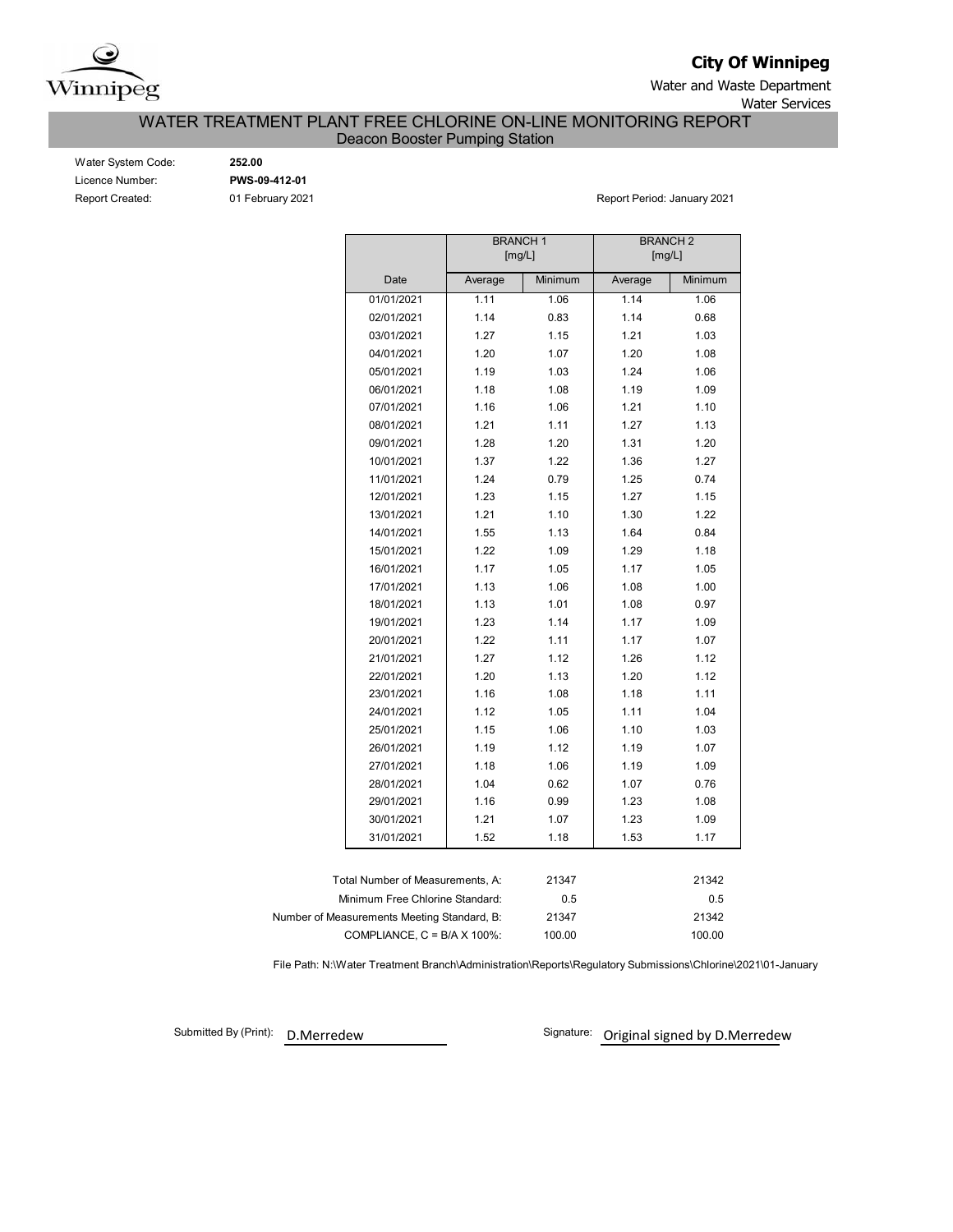| Winnipeg | <b>Water and Waste</b><br><b>Eaux et déchets</b> |
|----------|--------------------------------------------------|
|----------|--------------------------------------------------|

## CITY OF WINNIPEG WATER AND WASTE DEPARTMENT ENVIRONMENTAL STANDARDS DIVISION

# **WATER TREATMENT PLANT CHLORINE GRAB MONITORING REPORT**

| <b>Water System Code: 252.00</b>                  |           | <b>Deacon Booster Pumping Station Branch 1</b> |                                 | <b>Deacon Booster Pumping Station Branch 2</b> |           |                                 |  |  |  |  |  |
|---------------------------------------------------|-----------|------------------------------------------------|---------------------------------|------------------------------------------------|-----------|---------------------------------|--|--|--|--|--|
| Licence No. PWS-09-412-01                         |           |                                                |                                 |                                                |           |                                 |  |  |  |  |  |
|                                                   |           | <b>Free Chlorine (mg/L)</b>                    | <b>Total Chlorine</b><br>(mg/L) | <b>Free Chlorine (mg/L)</b>                    |           | <b>Total Chlorine</b><br>(mg/L) |  |  |  |  |  |
| <b>Date</b>                                       | Analyser  | Grab                                           | Grab                            | Analyser                                       | Grab      | Grab                            |  |  |  |  |  |
| 01-Jan-2021                                       | <b>NS</b> | <b>NS</b>                                      | <b>NS</b>                       | <b>NS</b>                                      | <b>NS</b> | <b>NS</b>                       |  |  |  |  |  |
| 02-Jan-2021                                       | ΝS        | <b>NS</b>                                      | <b>NS</b>                       | ΝS                                             | <b>NS</b> | <b>NS</b>                       |  |  |  |  |  |
| 03-Jan-2021                                       | ΝS        | ΝS                                             | ΝS                              | ΝS                                             | <b>NS</b> | ΝS                              |  |  |  |  |  |
| 04-Jan-2021                                       | 1.21      | 1.23                                           | 1.49                            | 1.24                                           | 1.29      | 1.49                            |  |  |  |  |  |
| 05-Jan-2021                                       | 1.16      | 1.20                                           | 1.45                            | 1.21                                           | 1.29      | 1.46                            |  |  |  |  |  |
| 06-Jan-2021                                       | 1.17      | 1.19                                           | 1.44                            | 1.14                                           | 1.24      | 1.45                            |  |  |  |  |  |
| 07-Jan-2021                                       | 1.19      | 1.22                                           | 1.46                            | 1.18                                           | 1.25      | 1.47                            |  |  |  |  |  |
| 08-Jan-2021                                       | 1.26      | 1.25                                           | 1.49                            | 1.24                                           | 1.36      | 1.54                            |  |  |  |  |  |
| 09-Jan-2021                                       | ΝS        | ΝS                                             | <b>NS</b>                       | ΝS                                             | <b>NS</b> | <b>NS</b>                       |  |  |  |  |  |
| 10-Jan-2021                                       | ΝS        | ΝS                                             | ΝS                              | ΝS                                             | <b>NS</b> | ΝS                              |  |  |  |  |  |
| 11-Jan-2021                                       | 1.13      | 1.18                                           | 1.37                            | 1.23                                           | 1.24      | 1.44                            |  |  |  |  |  |
| 12-Jan-2021                                       | 1.25      | 1.29                                           | 1.52                            | 1.25                                           | 1.33      | 1.55                            |  |  |  |  |  |
| 13-Jan-2021                                       | 1.20      | 1.23                                           | 1.43                            | 1.29                                           | 1.28      | 1.53                            |  |  |  |  |  |
| 14-Jan-2021                                       | 1.29      | 1.32                                           | 1.51                            | 1.32                                           | 1.37      | 1.58                            |  |  |  |  |  |
| 15-Jan-2021                                       | 1.28      | 1.25                                           | 1.46                            | 1.37                                           | 1.28      | 1.46                            |  |  |  |  |  |
| 16-Jan-2021                                       | ΝS        | <b>NS</b>                                      | <b>NS</b>                       | <b>NS</b>                                      | <b>NS</b> | <b>NS</b>                       |  |  |  |  |  |
| 17-Jan-2021                                       | <b>NS</b> | <b>NS</b>                                      | ΝS                              | <b>NS</b>                                      | <b>NS</b> | ΝS                              |  |  |  |  |  |
| 18-Jan-2021                                       | 1.06      | 1.14                                           | 1.36                            | 0.99                                           | 1.11      | 1.34                            |  |  |  |  |  |
| 19-Jan-2021                                       | 1.23      | 1.33                                           | 1.53                            | 1.16                                           | 1.35      | 1.53                            |  |  |  |  |  |
| 20-Jan-2021                                       | 1.24      | 1.25                                           | 1.49                            | 1.18                                           | 1.26      | 1.47                            |  |  |  |  |  |
| 21-Jan-2021                                       | 1.34      | 1.34                                           | 1.61                            | 1.27                                           | 1.36      | 1.56                            |  |  |  |  |  |
| 22-Jan-2021                                       | 1.17      | 1.23                                           | 1.54                            | 1.18                                           | 1.22      | 1.46                            |  |  |  |  |  |
| 23-Jan-2021                                       | ΝS        | <b>NS</b>                                      | <b>NS</b>                       | <b>NS</b>                                      | <b>NS</b> | <b>NS</b>                       |  |  |  |  |  |
| 24-Jan-2021                                       | ΝS        | ΝS                                             | ΝS                              | ΝS                                             | <b>NS</b> | ΝS                              |  |  |  |  |  |
| 25-Jan-2021                                       | 1.15      | 1.17                                           | 1.39                            | 1.09                                           | 1.15      | 1.35                            |  |  |  |  |  |
| 26-Jan-2021                                       | 1.18      | 1.21                                           | 1.42                            | 1.18                                           | 1.21      | 1.40                            |  |  |  |  |  |
| 27-Jan-2021                                       | 1.19      | 1.23                                           | 1.44                            | 1.17                                           | 1.24      | 1.47                            |  |  |  |  |  |
| 28-Jan-2021                                       | 1.13      | 1.16                                           | 1.37                            | 1.13                                           | $1.18\,$  | 1.39                            |  |  |  |  |  |
| 29-Jan-2021                                       | 1.22      | 1.17                                           | 1.36                            | 1.30                                           | 1.24      | 1.44                            |  |  |  |  |  |
| 30-Jan-2021                                       | <b>NS</b> | <b>NS</b>                                      | <b>NS</b>                       | <b>NS</b>                                      | <b>NS</b> | ΝS                              |  |  |  |  |  |
| 31-Jan-2021                                       | <b>NS</b> | <b>NS</b>                                      | <b>NS</b>                       | <b>NS</b>                                      | <b>NS</b> | <b>NS</b>                       |  |  |  |  |  |
| Total number of measurements taken, A:            |           | 20                                             |                                 |                                                | 20        |                                 |  |  |  |  |  |
| Chlorine Standard for Monitoring Location (mg/L): |           | 0.50                                           |                                 |                                                | 0.50      |                                 |  |  |  |  |  |
| Number of measurements meeting standard, B:       |           | 20                                             |                                 |                                                | 20        |                                 |  |  |  |  |  |
| Compliance with Chlorine Standard, C= B/A X 100%: |           | 100%                                           |                                 |                                                | 100%      |                                 |  |  |  |  |  |

NS: No Sample NA: Not Analyzed OL: Off-Line NR: No Result IM: Instrument Maintenance

| Comments: | compiled Bv<br>Repor | Demchenko |
|-----------|----------------------|-----------|
|           |                      |           |

**Authorized By:**

**B. B radford**

**4-Feb-20**